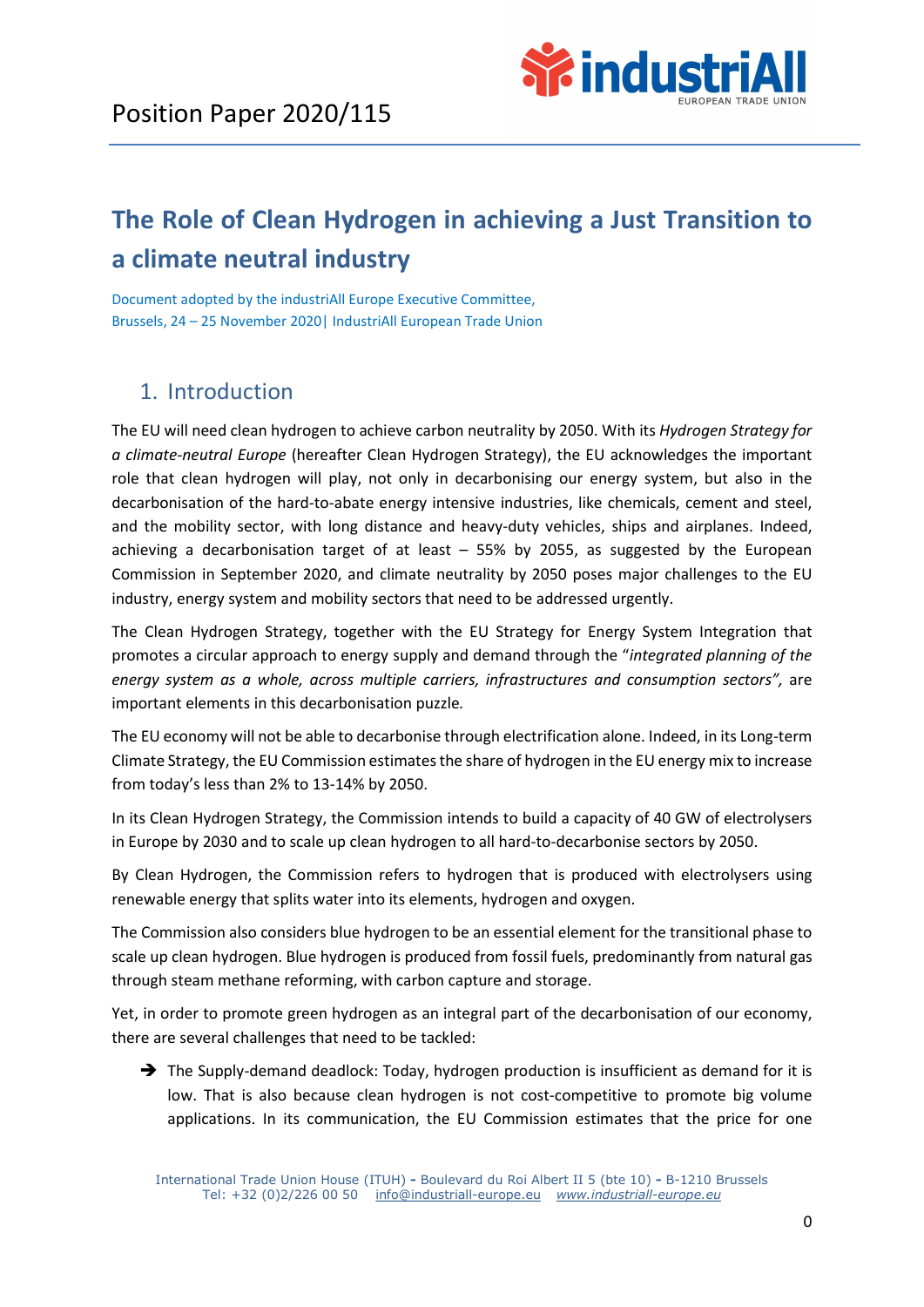

kilogram of green hydrogen ( $\epsilon$ 2.5-5.5/kg) could be 3-4 times higher than fossil-based hydrogen (€1.5/kg), while it estimates one kilogram of blue hydrogen at €2/kg.

- Massive technological upscaling will be needed to push down the production costs of renewable hydrogen and increase the demand.
- $\rightarrow$  The third crucial element in the puzzle is the scaling up of renewable energy production in order to boost domestic production of clean hydrogen.

The EU Clean Hydrogen Strategy aims at setting out a strategic roadmap to "turn clean hydrogen into a viable solution to decarbonise different sectors over time, installing 6 GW of renewable hydrogen electrolysers in the EU by 2024 and 40 GW of renewable hydrogen electrolysers by 2030", by overcoming the many existing challenges, including investment needs, developing an enabling regulatory framework, creating new lead markets, sustaining research and innovation in breakthrough technologies and their market uptake, large-scale infrastructure networks and cooperation with third countries. According to the Commission's communication, investments in renewable hydrogen could reach €180-470 billion by 2050 and the emergence of a clean hydrogen value chain could employ 1 million people.

The importance of hydrogen in reaching the EU's climate objectives but also in terms of maintaining European technological leadership has been underlined by several Member States' announcements of multi-billion Euros strategies as part of their national recovery programmes and their National Climate and Energy Plans, such as Germany's strategy to invest 9 billion Euros in renewable hydrogen, equalled by France's ambition to invest 7.2 billion Euros in carbon-neutral hydrogen.

## 2. IndustriAll Europe's perspective

IndustriAll Europe welcomes the Clean Hydrogen Strategy and considers it to be an essential element in decarbonising industry, while maintaining and creating quality industrial jobs in Europe. We welcome the ambition to build a hydrogen ecosystem in Europe and the priority of the EU Commission to develop renewable hydrogen, produced mainly using wind and solar energy. The progressive large scale deployment of green hydrogen until 2050, alongside the roll-out of renewable power generation, will not only contribute to decarbonise our energy system, but also decarbonise hard-to-abate energyintensive sectors and the transport sector.

IndustriAll Europe fully supports the EU's climate neutrality target, provided it is achieved guaranteeing a Just Transition for the workforce. For us, it is not a question of whether to achieve climate neutrality by 2050, but rather of how to achieve that target while maintaining the competitiveness of EU industry and keeping quality industrial employment in Europe. The massive scale-up of clean hydrogen, and fostering a hydrogen ecosystem in Europe, is an essential element in achieving this. IndustriAll Europe agrees with the Commission's analysis that, in the short or medium term, other forms of low-carbon hydrogen will inevitably be used to reduce emissions from existing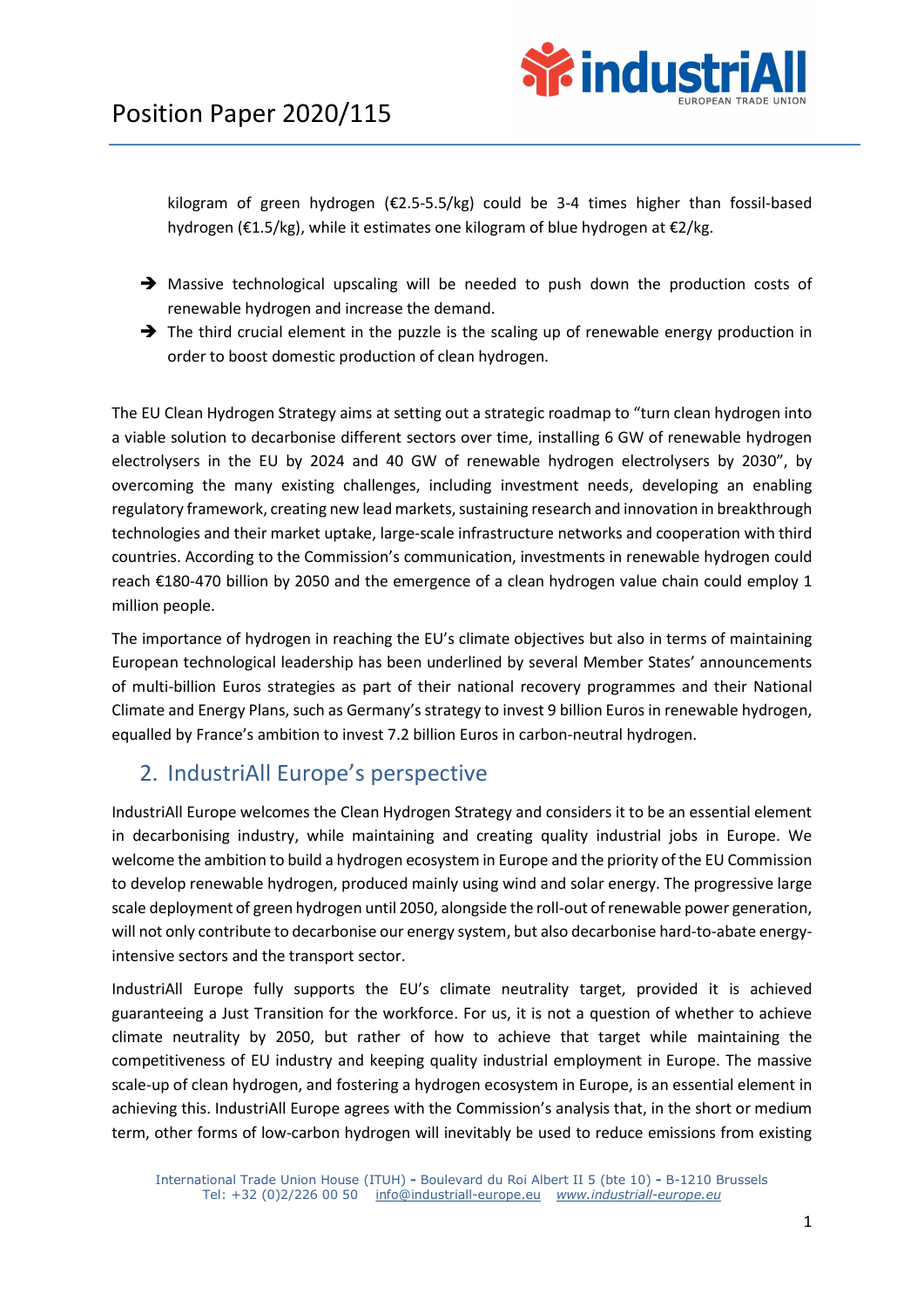

production and support the further parallel development and uptake of green hydrogen, with the objective of scaling up renewable hydrogen to reach all hard-to-decarbonise sectors after 2030.

IndustriAll Europe considers that the EU clean hydrogen strategy must be based on a climate-neutral technological neutrality approach. Therefore, clean must mean climate-neutral.

The use of all carbon free technologies is vital to quickly provide the EU with competitive and clean hydrogen in large quantities and to base the European hydrogen strategy on strong and sustainable business models. Indeed, any hydrogen strategy must be based on strong and sustainable business models and on a consistent application of the energy efficiency principle.

Compared to other existing technologies electrolysers have low efficiencies, between 60 – 80 percent. As demand for climate-neutral electricity will increase radically due to electrification of society at large, in particular renewable sources of energy, strategies must also consider how to best use renewable electricity in the next 30 years with policies that are crafted now. Due to the large quantities of electricity needed to produce hydrogen, direct use of climate-neutral energy is more efficient and where possible must be prioritised.

While access to clean electricity is vital, the sustainable management of water will be an equally determining factor in the deployment of hydrogen.

Whereas the Clean Hydrogen Strategy estimates that potentially up to 1 million new jobs will be created, it remains silent as to the wider social dimension. In our view, the Hydrogen strategy must be fully based on the three sustainability pillars, integrating environmental, economic and social aspects in its planning.

IndustriAll Europe is committed to contributing to strengthening the strategy with the following points.

#### 2.1. Clean hydrogen - a means to a green and social (!) recovery

However disastrous the shock to our health systems and economies, the onset of the COVID-19 pandemic and the response of the EU to address the recession also provides a unique opportunity for a green recovery, in which the further development of renewable hydrogen, alongside the continued upscaling of renewable energies, plays an essential role. IndustriAll Europe welcomes the special focus of the European Recovery Plan on the implementation of the Green Deal and the proposed 30% earmarking for climate related spending through the Multiannual Financial Framework and Next Generation EU.

Indeed, the new Strategic Investment Facility is set to "invest in technologies key for the clean energy transition, such as renewable and energy storage technologies, clean hydrogen, batteries, carbon capture and storage and sustainable energy infrastructure".

However, in order to fully live up to these commitments, additional funding is needed for strategic programmes for the future of EU industry, such as Horizon Europe, Connecting Europe Facility-Energy (Projects of Common Interest PCIs/Trans European Network-Energy) or Invest EU. This is especially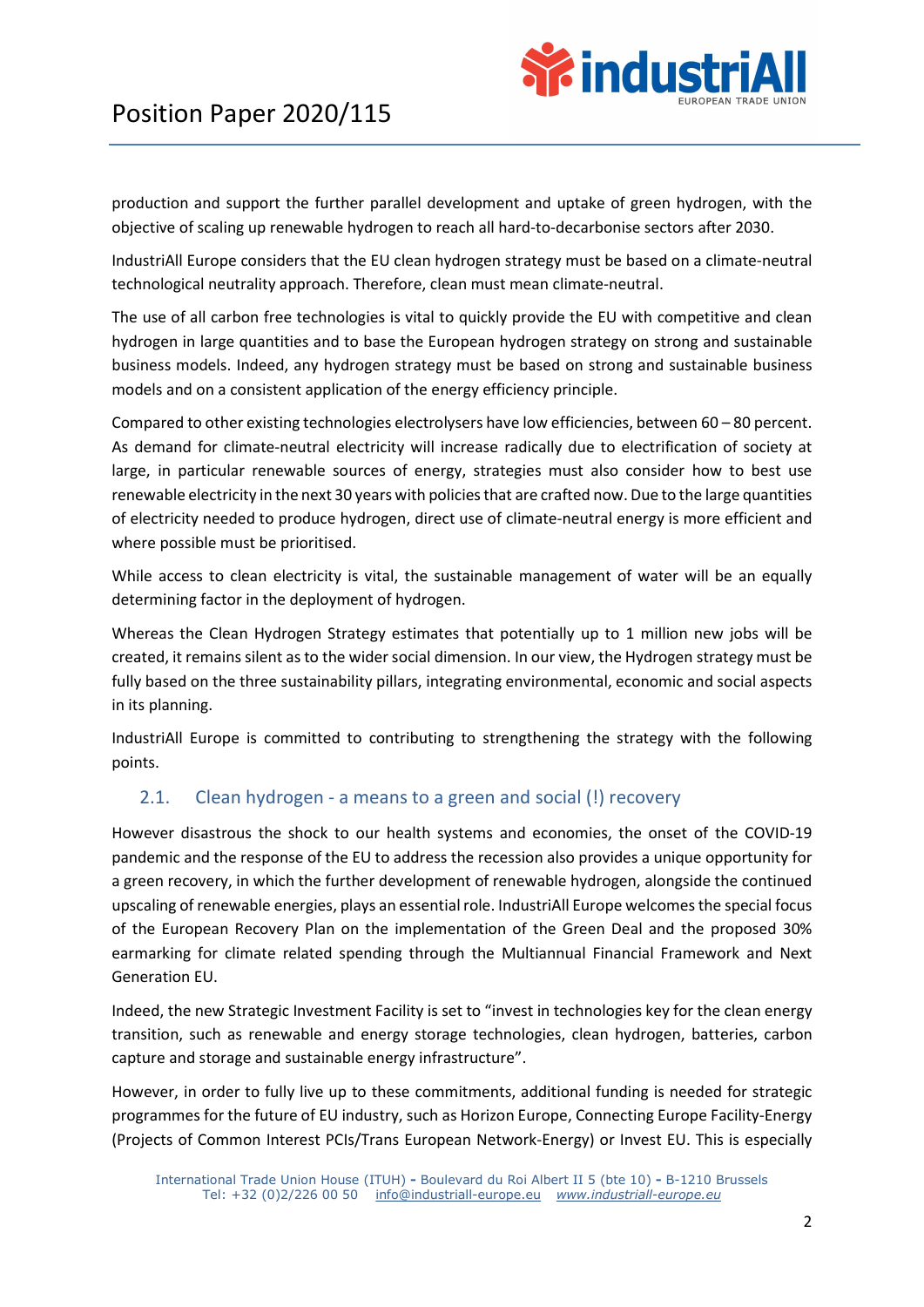

relevant as the Council Agreement in July has significantly reduced the amount initially dedicated to these programmes. Also, the Just Transition Fund resources must be commensurate with the challenges that the 2030 and 2050 climate targets entail for the regions and sectors most impacted by decarbonisation.

For industriAll Europe, it is of utmost importance that the EU recovery strategy boosts the EU industrial strategy and strengthens industrial value chains, while maintaining and creating stable and highquality jobs. To that end, Member States should ensure synergies between provisions of their National Climate and Energy Plans (NECPs) dealing with hydrogen and their Resilience and Recovery Plans.

### 2.2. Upscaling of hydrogen supply and demand

The supply-demand deadlock in the uptake of clean hydrogen won't be solved by the market. A EU strategy for hydrogen that addresses technology upscaling to factory size and makes it competitive is absolutely critical to ensure that the EU retains global leadership in technology development and provides a sustainable future for its industrial base. This requires a strong industrial policy toolbox, providing the right framework conditions to help a EU hydrogen ecosystem develop. Such conditions have to include adapted state aid guidelines and a renewable energies directive.

Due to the significant investment costs, as well as the increased operating costs, corresponding (research and demonstration) projects must be supported by adequate funding at both national and European level (e.g. through Important Projects of Common European Interests). Support systems must cover the various elements of the hydrogen value chain. Public authorities have a specific role to play in this context to accelerate the roll-out of necessary transport and storage infrastructures through public investment.

New Hydrogen demand can only be triggered by policies that ensure new uses for hydrogen are commercially attractive. Long haul transport on roads, waterways, marine, steel, titanium, iron production can become major users of hydrogen with policies that are targeted to these sectors. At the same time, policies for new hydrogen demand should be benchmarked up against other low to zero emissions fuels and energy storage solutions.

IndustriAll Europe would explicitly welcome the creation of tendering systems for Carbon Contracts for Difference (CCfDs) to support bridging cost gaps with the conventional production of hydrogen. The Clean Hydrogen Strategy mentions possible pilot schemes to accelerate the existing hydrogen production in refineries and fertiliser production, low carbon and circular steel and basic chemicals, the deployment of hydrogen and derived fuels in the maritime sector and synthetic fuels in the aviation sector. We believe that CCfDs will be instrumental in supporting the EU low-carbon industrial base.

In order to meet the targets of upscaling electrolyser capacity and domestic hydrogen production in Europe, we need an equally ambitious expansion of renewable energies in Europe: the upcoming Offshore Wind Strategy and the review of the Renewable Energies Directive expected in June 2021 must live up to that goal.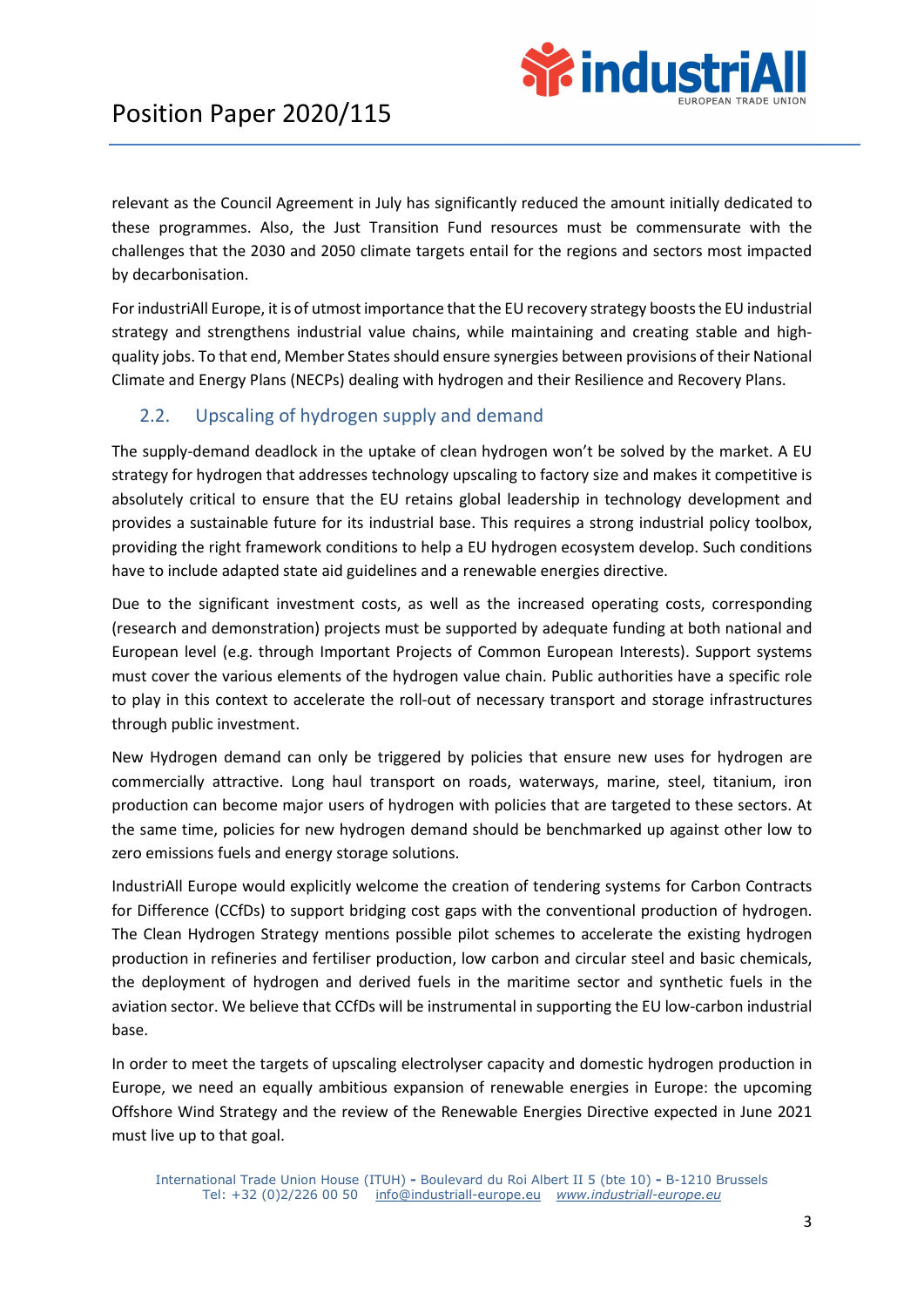

However, the upscaling of hydrogen to meet the growing industrial demand in Europe will not be possible with domestic production alone, and the Commission already outlined the external dimension of its hydrogen strategy, highlighting cooperation opportunities with neighbouring countries and regions of the EU.

Imports of hydrogen will indeed be necessary to meet the growing demand of EU industry. IndustriAll Europe calls upon the EU to carry out a comprehensive impact assessment before planning imports and projects with third countries, to avoid that our domestic production and workplaces are negatively impacted by lower production costs and labour standards.

At the same time, industriAll Europe refuses to accept that the Clean Hydrogen Strategy is based on any form of neo-colonialism. We therefore highlight the importance of a comprehensive cooperation agreement with neighbouring countries and regions that takes due account of those countries' own energy demands and ensures fair ecological, social and employment standards. The Clean Hydrogen Strategy must be based on solidarity and embedded in a global vision on hydrogen production taking in due account the implications for the producing countries in terms of benefits for local communities and employment and working conditions.

industriAll Europe reiterates its demand to maintain and develop a fully-fledged energy industry inside the EU. IndustriAll Europe insists that EU hydrogen strategy must give the priority to hydrogen produced in the EU and by European infrastructure. Furthermore, we believe that the climate challenge will only be tackled by favouring a public service and interest approach. This will be vital for the further development for the hydrogen industry to prevent making the same mistakes as in the development of the photovoltaic manufacturing. In our view it must be Europe's ambition to keep global leadership in hydrogen technology manufacturing while maintaining Europe's strategic autonomy.

## 2.3. Maintain and create high quality jobs in the EU hydrogen value chain and industry

There are significant employment opportunities in the hydrogen value chain: new jobs can be created in hydrogen production and infrastructure but the greater goal, surely, is to retain high-quality employment in existing energy-intensive industries and secure Europe's role as 'the low-emissions workshop of the world'. Clean Hydrogen will support technological change in wider industrial production, in line with Europe's decarbonisation targets: projects linking renewable energy and electrolysers to existing industrial production plants (e.g. those converting to produce low-carbon automotive and aviation fuels and low-carbon steel or cement).

The strategy's potential to create new decent jobs and maintain existing ones is of paramount importance in demonstrating that a Just Transition is possible in the pursuit of carbon neutrality.

In order to live up to the principle of Just Transition, employment in the hydrogen ecosystem must be of high quality and based on a strong social dialogue.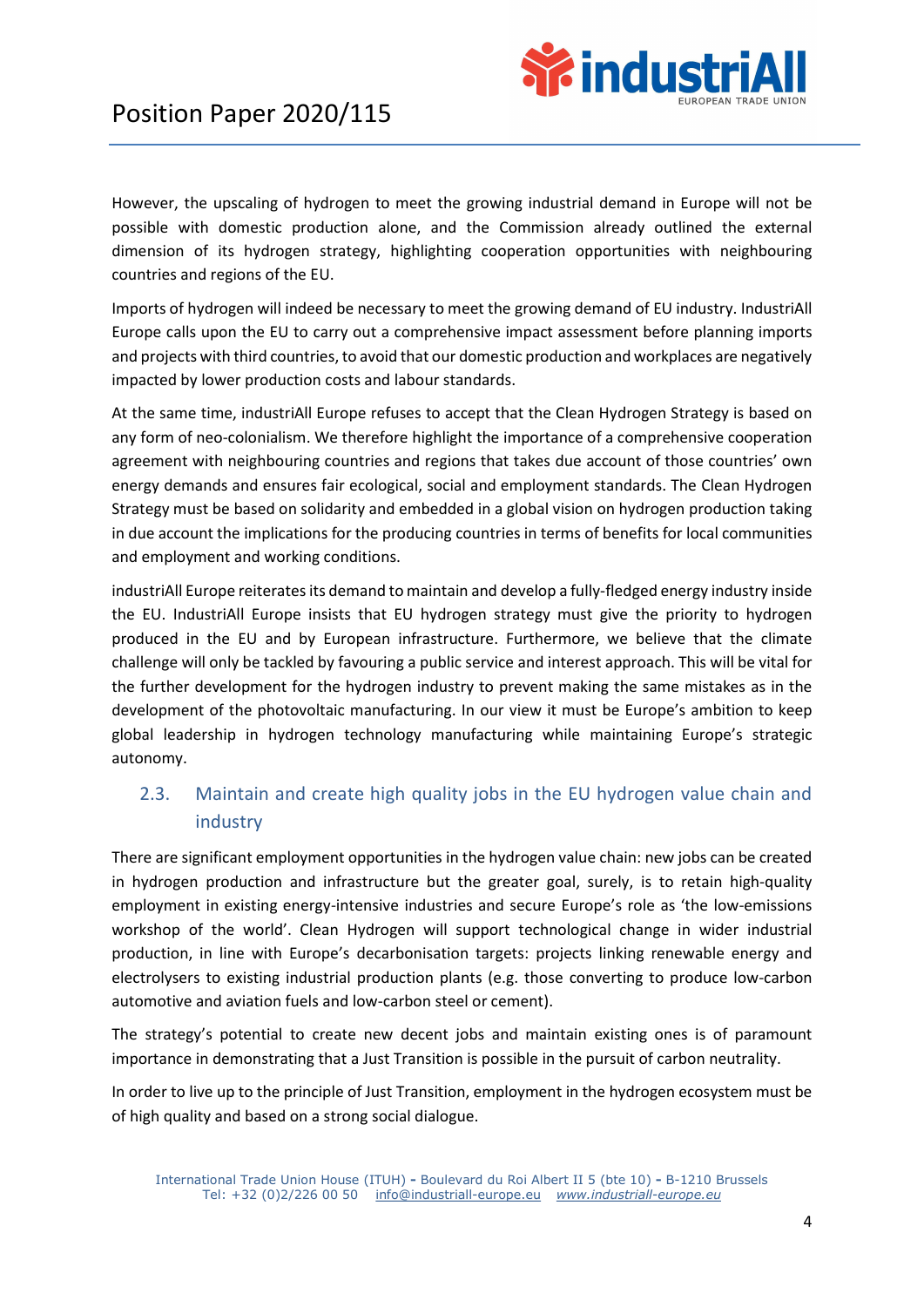

#### 2.4. Prepare workers for the new skills in the hydrogen ecosystem

Low-carbon technologies are disruptive for skills. Consequently, workers in both new energy sourcing and in industrial applications will need new skills sets. It is crucial that the Hydrogen Strategy, alongside the Industrial Strategy, pays due attention to the new skills dimensions and provides for a comprehensive skills strategy, based on the timely anticipation of skill needs with the involvement of social partners to build up skills intelligence. The focus should also be put on the timely up- and reskilling of workers, while providing strategies about how to keep the existing workforce at the workplace.

This is also necessary in the light of technological innovations due to the development of Industry 4.0 which sees the massive introduction of advanced technologies (computer science, robotics, internet of things, artificial intelligence, augmented reality and virtual reality, databases).

Indeed, the anticipation of skills needs has to be based on concrete estimations of the number of jobs to be created and specific tasks and profiles of workers in the hydrogen ecosystem taking due account of ongoing digitalisation and automation of manufacturing processes. More jobs will likely be created in industries such as pressure-cylinder manufacturing, valve manufacturing, pipeline building and maintenance, etc. To that aim, a comprehensive impact assessment on the employment impact and structure in Europe will be essential.

## 2.5 Create an occupational health and safety policy for hydrogen industries to protect workers

The Clean Hydrogen Strategy does not take into account new security and safety risks that the production, transport, storage and use of hydrogen poses to workers and the public. Hydrogen storage tanks are high pressure and hydrogen is a gas that requires extraordinarily high quality of steel alloys, carbon fiber, high density gaskets and compressors. Leaks are dangerous and the risk of fire or explosions are present as the recent experience in Norway at a hydrogen gas station reveals. Workers and public safety must be secured as well as a dedicated program to educate users and producers of hydrogen. Therefore we demand that the development of an hydrogen ecosystem must be accompanied by strong health and safety policies.

#### 2.6. The problem of structural change

Model projects exist to help decarbonise energy-intensive industrial sites at a local level and thus keep businesses and employment in industrial regions. However, they depend on access to abundant renewable energy. Indeed, the Commission's vision foresees the gradual roll-out of a hydrogen infrastructure and the establishment of a pan-European grid, by partly repurposing the existing gas grid and developing large-scale storage facilities.

The Commission emphasises that "the hydrogen ecosystem in Europe is likely to develop through a gradual trajectory, at different speeds across sectors and possibly regions and requiring different policy solutions."